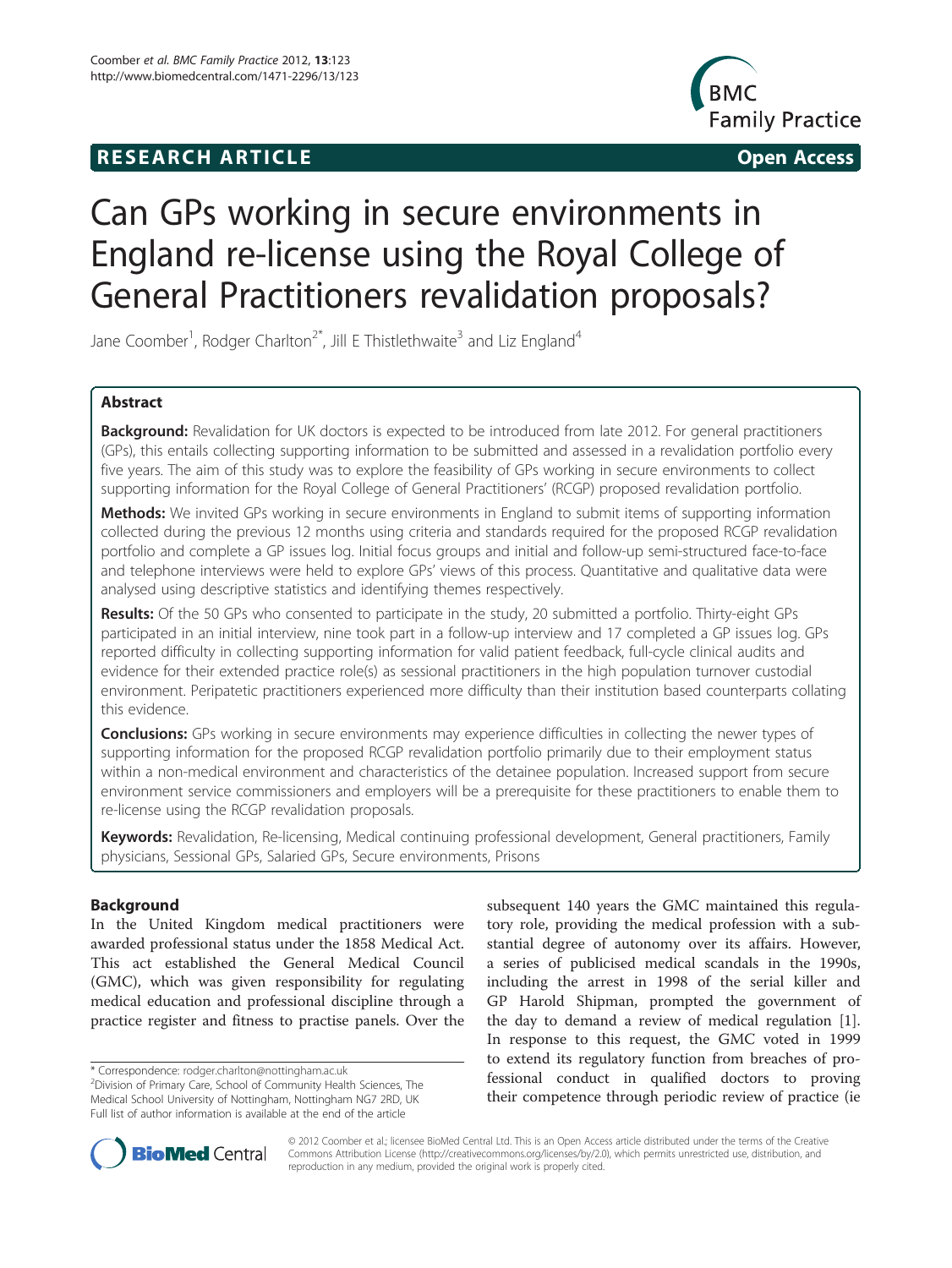revalidation) and re-licensing. The GMC's original proposal for medical revalidation comprising evidence of completed sets of annual peer review documentation in a five yearly cycle was rejected in 2006 by Dame Janet Smith, Chair of the Shipman Enquiry, as lacking the necessary standards and objectivity [\[2](#page-13-0)]. Following a demand by the government for a more robust revalidation process to support medical re-licensing [\[3](#page-13-0)], the GMC put forward revalidation proposals consisting of a generic professional assessment from Good Medical Practice (GMP) framework of 12 attributes from four domains of clinical and professional competence against which a doctor's practice could be appraised and objectively assessed [\[4](#page-13-0)].

Under the revised revalidation proposals, the Royal Medical Colleges were charged, on behalf of the GMC, with the responsibility of proposing the standards and methods of revalidation for doctors who practised their clinical specialism for 50% or more of the doctor's workload. The Royal College of General Practitioners (RCGP) proposed that the revalidation process for GPs, who comprise one-quarter of the National health Service (NHS) medical workforce (24.87%, n=35,767) in England [[5\]](#page-13-0), should build on current annual peer review or appraisal (Table 1) with GPs presenting supporting information of patient-centred clinical practice and areas of extended practice at peer review (Table [2](#page-2-0)). The GPs will be responsible for collecting their supporting information and reflecting on this evidence as well as information from other local sources (eg. clinical governance). The supporting information would then be discussed as part of the formative peer discussion with the GP appraiser (a GP trained to undertake peer reviews), who ensures the quantity of the GP's supporting information was appropriate for that point in the revalidation cycle and demonstrated the professional values set out in Good Medical Practice [\[6\]](#page-13-0). Evidence from the five peer reviews would then be forwarded in a five-yearly cycle to a responsible officer (RO), usually the medical director of the doctor's revalidating supporting organisation, to make a recommendation to the GMC for re-licensing [\[7](#page-13-0)].

The RCGP was keen to ensure that their revalidation proposals were fair, accessible and achievable for all GPs in whatever capacity they were employed in the UK. Typically, GPs are community based and deliver general medical services to a registered community population, so the RCGP was interested to explore the feasibility of their proposed model of revalidation for the atypical group of GPs who delivered general medical services in secure environments to a detainee population. The main secure environments in the UK comprise prisons, secure mental hospitals, police custody suites and immigration removal centres. The latter mentioned institutions have grown up over the past 20 years to provide temporary accommodation for people awaiting deportation from the UK [\[8](#page-13-0)]. The vast majority of detainees are held in prisons (the England and Welsh prison population was 84,883 in April 2011 [[9\]](#page-13-0)) with approximate populations of 3000 – 4000 detainees in both secure mental hospitals [[10\]](#page-13-0) and immigrations removal centres [\[11](#page-13-0)]. Ninety-five percent of the prison population are male [[9\]](#page-13-0). For police custody suites, 21/43 police services in 2006 reported a total of 428,434 patient contacts [\[12](#page-13-0)]. Detainees are a transient population with 38% of women and 28% of men receiving prison sentences for three months or less [[13\]](#page-13-0) and individuals rarely remaining in police custody suites for more than 24 hours [[14\]](#page-13-0).

Historically the prison service, which predates the NHS, directly employed doctors to provide health care for its detainees. However, concerns over the overmedicalisation of this patient population, who overwhelmingly present with mental health issues, substance misuse, communicable diseases and physical chronic

#### Table 1 Current GP peer review/appraisal

- Annual peer review was introduced for GPs in 2002
- These practitioners are obliged to register with a primary care organisation's performer's list
- The overall responsibility of a primary care organisation is to ensure the health needs of its local population are met
- One function of a primary care organisation is to administer an annual peer review for qualified doctors on its performer's list
- GPs comprise GP principals and sessional GPs. GP principals are community based and contracted by NHS primary care organisation commissioners to provide general medical services for a registered community population. Sessional GPs (salaried GPs and GP locums) are employed by GP principals or other health service providers to deliver primary care treatment to a given population and are sub-contracted for a number of sessions per week (one session = one-half day of clinical practice).
- GPs are encouraged to prepare evidence of good practice on an electronic toolkit and/or paper documents to discuss at their annual review
- A GP's evidence can be structured under the seven headings of Good Medical Practice [\[6](#page-13-0)] (the profession's code of practice) headings of good clinical care, maintaining medical practice, teaching and training, relationships with patients, working with colleagues, probity and health
- The appraisal documentation is supported by clinical governance information
- Peers are trained by the primary care organisation to act as GP appraisers to further develop.
- GPs are obliged to change their GP appraiser every two three years.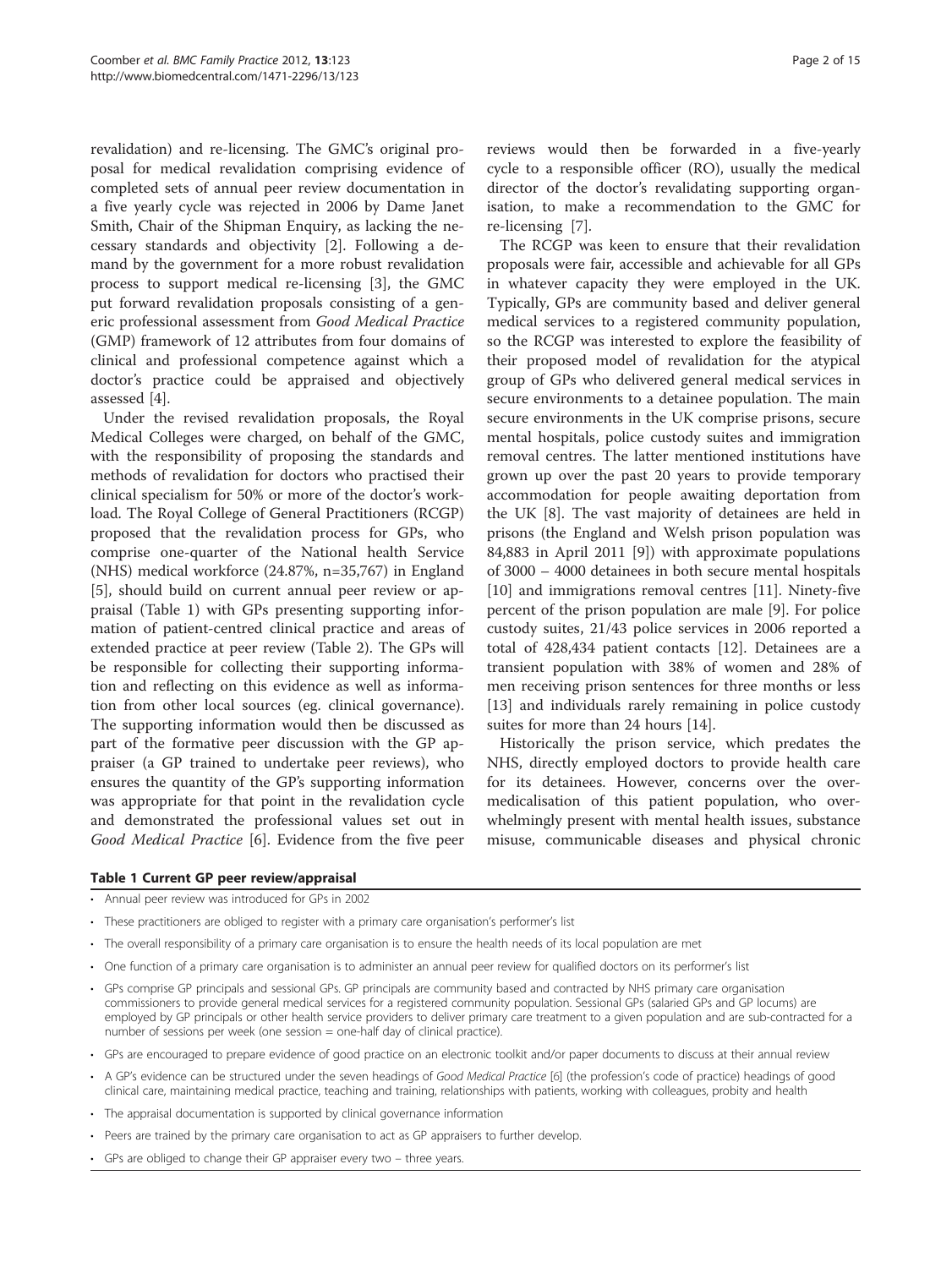| Generic heading           | Supporting information                                                                                                                          |
|---------------------------|-------------------------------------------------------------------------------------------------------------------------------------------------|
| General information       | Personal details                                                                                                                                |
|                           | Scope of practice including extended practice*                                                                                                  |
|                           | Contextual details                                                                                                                              |
|                           | Participation in annual appraisal, Personal Development Plan (PDP) and review of PDP                                                            |
|                           | Statement of probity and health                                                                                                                 |
| Keeping up to date        | 50 learning credits per year and 250 credits overall (one learning credit = one hour of learning activity including planning and<br>reflection) |
| Review of Practice‡       | Ten significant event audits (SEAs) including any serious incidents                                                                             |
|                           | One full-cycle clinical audit                                                                                                                   |
| Feedback on<br>practice** | One colleague survey (50% clinical colleagues, 50% non-clinical colleagues)                                                                     |
|                           | One patient survey                                                                                                                              |
|                           | Review of complaints                                                                                                                            |
|                           | Compliments                                                                                                                                     |

<span id="page-2-0"></span>Table 2 Overview of the supporting information under four generic headings that the RCGP proposes a GP submits in a five-yearly revalidation portfolio (December 2010) [\[7](#page-13-0)]

\*Evidence of extended practice = past and present medical qualifications in area of practice additional to GP's main role and sign off from an appropriate colleague who has knowledge of GP's extended practice role.

‡ GPs required to discuss audits' findings at primary care team meetings.

\*\* The GP, appraiser and RO must not have any involvement in collation of the results of the colleague and patient survey.

diseases [\[13](#page-13-0)] led to a series of joint Prison Service and Department of Health reports around the time of the millennium. These documents identified evidence of doctors with skill decay practising in professional isolation in an environment where primacy was given to custodial management [\[15](#page-13-0)[,16\]](#page-14-0). The reports recommended that doctors treating detainees should possess a postgraduate certificate in general medicine and participate in continuing professional development (CPD) organised through regional NHS Workforce Development Confederations to maintain their knowledge and skills in primary health care management. A further recommendation was that prison doctors should be encouraged to undertake a weekly session in general practice to reduce professional isolation [\[16-18](#page-14-0)]. From 2003, NHS primary care organisations (PCOs) have had the responsibility of commissioning health care for prisoners within their geographical boundaries with the aim of giving prisoners access to the same quality and range of health care services as the general public receives from the NHS.

At the time of our study, the commissioning of health care services for the immigration removal centre and police custody suites were in the process of transferring from the Department of Justice to regional NHS commissioners. The NHS continues to commission services for secure mental hospitals. The detainee commissioners contracted entire health care services to NHS providers (including local GP community practices) and non-NHS health providers, who in turn sub-contracted GPs to work sessionally (one session = one half day of clinical practice) in one or more secure environments dependent on the size of the detainee population [\[19\]](#page-14-0). In addition to working in residential custodial institutions, some GPs work part-time as forensic physicians (previously known as police surgeons) in police custody suites on an 'on call' basis [[12\]](#page-13-0). The Department of Justice commissioners contracted a higher percentage of non-NHS health care providers than the NHS commissioners [[8,12,13,](#page-13-0)[20\]](#page-14-0). Doctors employed in an NHS secure environment facilities are required to be GPs and registered on a NHS PCO's Performer's List. The authors were unaware of the national number of GPs working in this GP sub-speciality.

With regards to the proposed GP revalidation proposals, findings from two RCGP revalidation studies had suggested that sessional or sub-contracted GPs could experience difficulties collecting the newer types of supporting information – patient and colleague surveys, significant event audits and full-cycle clinical audits – if they were peripatetic practitioners and lacked engagement and support from their employers and service commissioners [[21,22](#page-14-0)]. In addition, one of the studies identified that as a group of participants, GP principals considered that the most difficult item of supporting information to source would be a sign off from an appropriate colleague to demonstrate competence for medical work they undertake regularly for remuneration outside their GP main role (ie. extended practice) [[21\]](#page-14-0).

The aim of this study was to explore the feasibility of GPs working either predominantly in secure environments as a sessional GP or as GP principals in an extended practice role in secure environments to collect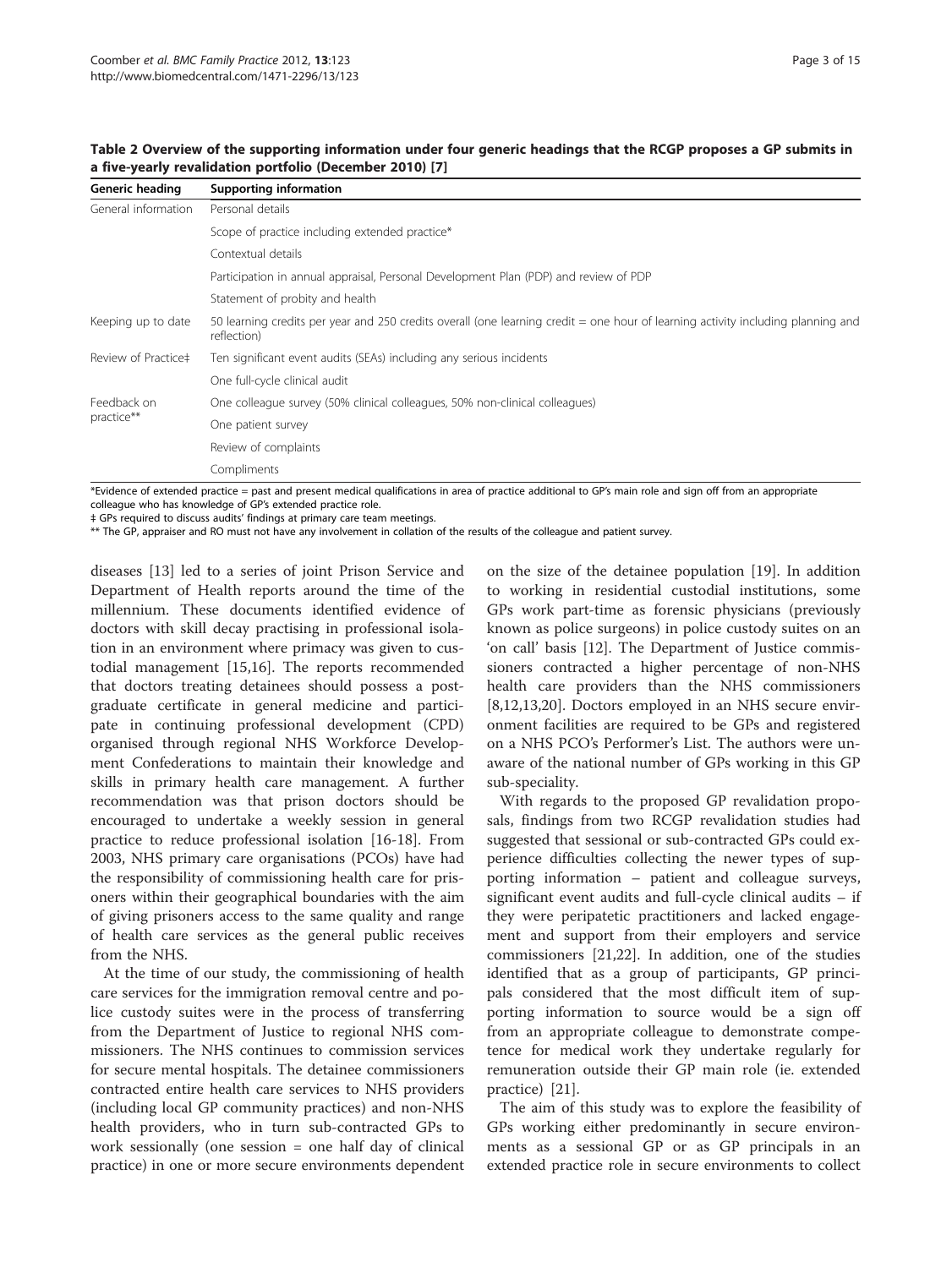supporting information for the RCGP proposed revalidation portfolio.

#### Methods

A qualitative research approach with reference to frequency data was utilised to meet the study objectives for this study population which lacked an up-to-date sampling frame.

#### Participants

We purposively invited GPs who worked either predominantly (50% or more of their workload) in secure environments and were expected to collect 11 items of supporting information in order to revalidate against the GP revalidation framework and a sub-cohort of community based GPs who would be expected to produce supporting information for their extended practice role from the 130 prisons, secure mental hospitals (high, medium and low), 10 immigration removal centres and custody suites of the 43 police forces in England secure mental hospital to participate in our study. Participants were recruited through email cascades to members of two national GP secure environment support group networks and employees of non-NHS secure environment service providers, attendance of project researchers at secure environment GP regional meetings and word of mouth between September 2010 and July 2011.

#### Data collection

Exploration of secure environment GPs' views on the feasibility of collecting supporting information for the RCGP proposed portfolio

For this national study, GPs were invited to participate in either a focus group or an individual semi-structured interview (face-to-face or telephone) of up to 60 minutes duration to gain an in-depth knowledge of GPs' views of the RCGP revalidation proposals. The face-to-face interviews were audio recorded with the participants' consent. The topic guide was designed by the study researchers in line with the study objectives and focused on the GPs' views on current appraisal arrangements and the facilitators and barriers of collecting the RCGP proposed items of supporting information.

Feasibility of GPs to collect the RCGP proposed supporting information in secure environments

In addition, these GPs were asked if they were willing to submit some items of supporting information that they had collated in secure environments over the past 12 months (i.e. during the four month study data collection period and over the previous eight months) as guided by the current RCGP revalidation proposals to the research team and tell us of their experience of this process through completion of a GP issues log and a follow-up interview. Although the revalidation proposals

suggested that GP principals who have an extended practice role in a secure setting should demonstrate they were competent in that role through their PDP and learning credits log entries and a sign-off of competency from an appropriate person, we were interested to explore if it was feasible for them to collect other types of evidence in that role. As the study was attempting to gain a snapshot of the ability of these GPs to gather five years of the proposed supporting information in a data collection period of four months, the study participants were asked to prioritise the collection of the newer types of supporting information - patient and colleague surveys, significant event audits and full-cycle clinical audits. The study researchers suggested the participants used the then current GMC draft patient [[23\]](#page-14-0) and colleague questionnaire for their feedback surveys [\[24](#page-14-0)]. The GPs received oral and written guidance on how to collect their supporting information and had access by email and telephone to members of the research team for the duration of the study.

The quantitative GP issues log with free text responses was designed and piloted by the study researchers and aimed to identify the ease with which the GPs had been able to collate their individual items of supporting information over the past 12 months (1 = very easy to 4 = not at all easy) and collect GP demographics of main workplace, extended practice roles, year of first GMC full qualification, years of experience working in secure settings, country of primary medical qualification and gender. Participants who submitted supporting information were invited to take part in a follow-up semistructured face-to-face or telephone interview to gain an in-depth view of their experience of the facilitators and barriers of collecting supporting information for the RCGP revalidation portfolio in secure environments.

#### Data analysis and ethical considerations

Excel software was used to calculate the quantitative data frequencies. The focus group and individual interviews were transcribed verbatim and then read by two researchers to identify and categorise themes [[25](#page-14-0)]. Telephone interview notes were typed up by the researcher as soon as possible after the interview. Ethical approval was obtained from the Warwick Medical School Biomedical Ethics Committee. The GPs read the study information sheet and all subsequent questions were answered by the researchers prior to the participants signing a study consent form. Participants were assured of their anonymity and confidentiality of their data.

#### Results

Exploration of secure environment GPs' views on the feasibility of collecting supporting information for the RCGP proposed portfolio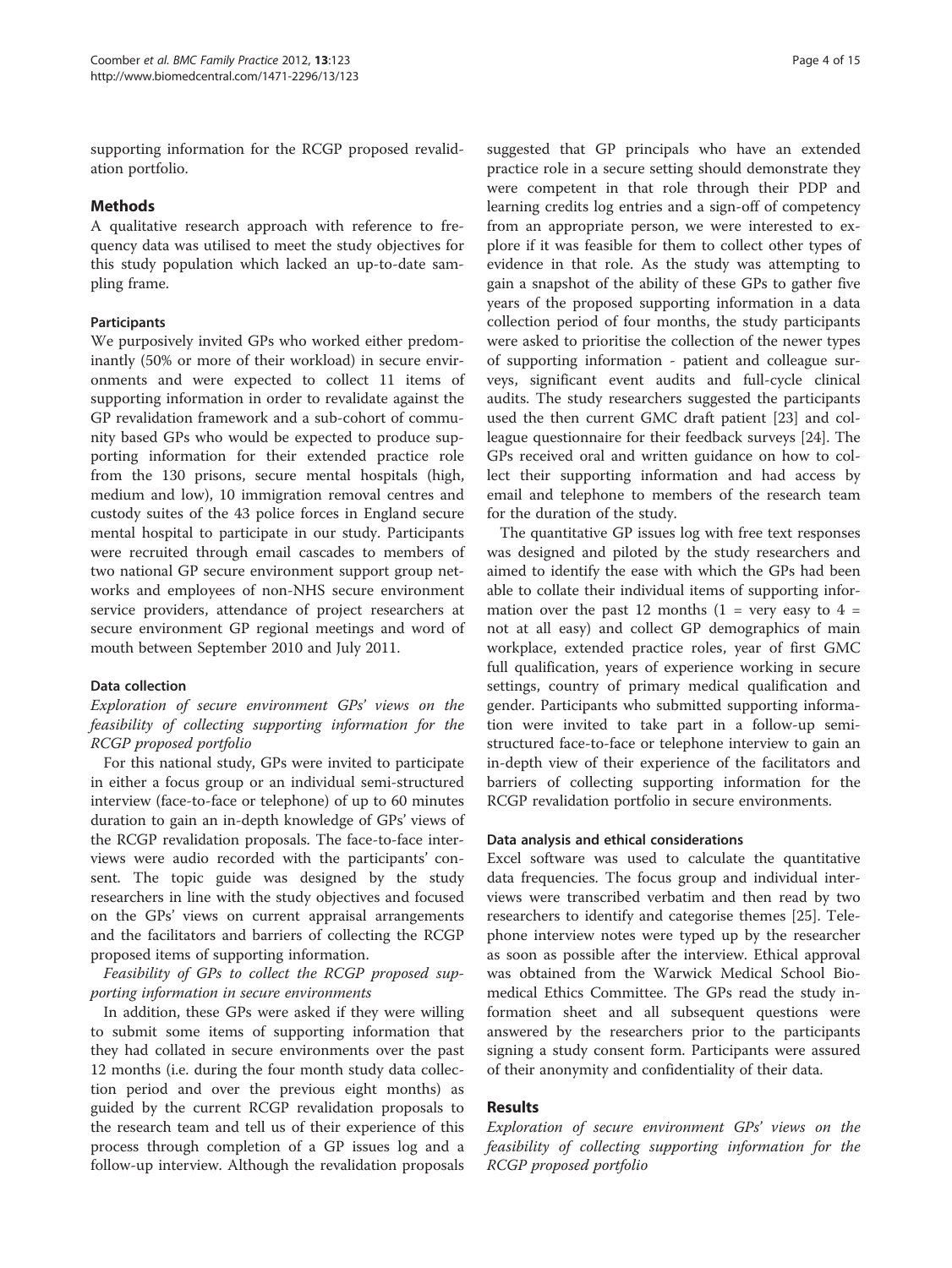#### Participants

Thirty-eight out of 50 GPs (76%) who agreed to take part in the study participated in an initial interview. Twenty-four attended one of five focus groups ( $n = 2$ ,  $n = 9$ ,  $n = 3$ ,  $n = 8$ ,  $n = 2$ ), four took part in a faceto-face interview and 14 participated in a telephone interview. Four of the GPs who participated in a telephone interview were subsequently present at a focus group.

#### (i) GPs working predominantly in secure environments

The majority of the interviewees  $(71\% , n = 27)$ worked predominantly in a secure environment; of these 24 GPs worked in prisons, two in police custody suites and one in a secure mental hospital in nine out of the 10 National Offender Management Service regions of England (Table 3). Twenty-one of the prison GPs worked between two and 10 sessions per week in one prison. Three of the prison GPs regularly worked in a cluster of prisons (2 substance misuse specialists and 1 GP locum). Twelve of these GPs held management positions within secure environment settings. Seven GPs undertook clinical practice exclusively in a custodial setting and the remaining GPs undertook one to two clinical sessions per week in a general practice. In addition, one GP worked in an immigration removal centre and one was a forensic physician in an extended practice role.

#### (ii) GP principals working in an extended practice role in secure environments

We recruited 11 GP principals, the majority of whom worked in prisons ( $n = 7$ ) between one to five sessions per week, with two GPs undertaking one to two weekly sessions in a secure mental hospital, one GP working occasionally in an immigration removal centres and one GP that was on call 36 hours per week as a forensic physician.

Both set of GPs, whether they worked predominantly in secure environments or non-secure environments, had been medically qualified for a median of 22 – 23 years and spent a median of  $4 - 5$  years working in a secure environment (Tables [4](#page-5-0) and [5\)](#page-5-0). Overall, the majority of GPs were male (32/38) (Table [6\)](#page-6-0) and the country of primary medical education was the UK.

#### Findings

Three key themes that emerged from the initial GP interviews were:

- Difficulties in collecting the newer types of supporting information were anticipated
- Inability of non-secure environment GP appraisers and ROs to interpret evidence for revalidation was a concern
- Current lack of employer and commissioner CPD opportunities

#### Difficulties in collecting newer types of supporting information were anticipated

The majority of GPs considered they would have difficulty in collecting the data required for a patient survey and a full-cycle clinical audit.

Patient survey - There were issues around the administration of the survey and the ability of the detainees to complete the questionnaires. First, within custodial environments GPs had to gain permission from the organisation's governor to carry out a patient survey. Second, there was a lack of personnel to administrate the survey and these practitioners were aware that handing out and analysing the questionnaires themselves could positively bias the results.

I'm not supposed to be giving them to patients anyway ... to hand pick people for these questionnaires... would have plenty of scope for intercepting the [completed] negative ones and putting forward the good ones. (41)

The GPs generally felt that the custodial population, with lower levels of cognitive skills and English literacy and higher rates of mental health issues than the general population, may experience problems in understanding the questions and thus produce unrepresentative patient population feedback.

... because there's the literacy rate... there's the language rate... the ones that can't speak English at

Table 3 Illustrates the numbers of GP participants who were either predominantly employed in a secure environment or in an extended practice role as a GP principal within each of the four types of secure settings ( $n = 38$ )

| Secure environment (SE) employment type prison Secure mental hospital Police custody suite Immigration removal centre |  |  | TOTAL |
|-----------------------------------------------------------------------------------------------------------------------|--|--|-------|
| GPs predominantly employed in SE                                                                                      |  |  |       |
| GP principals                                                                                                         |  |  |       |
| <b>TOTAL</b>                                                                                                          |  |  |       |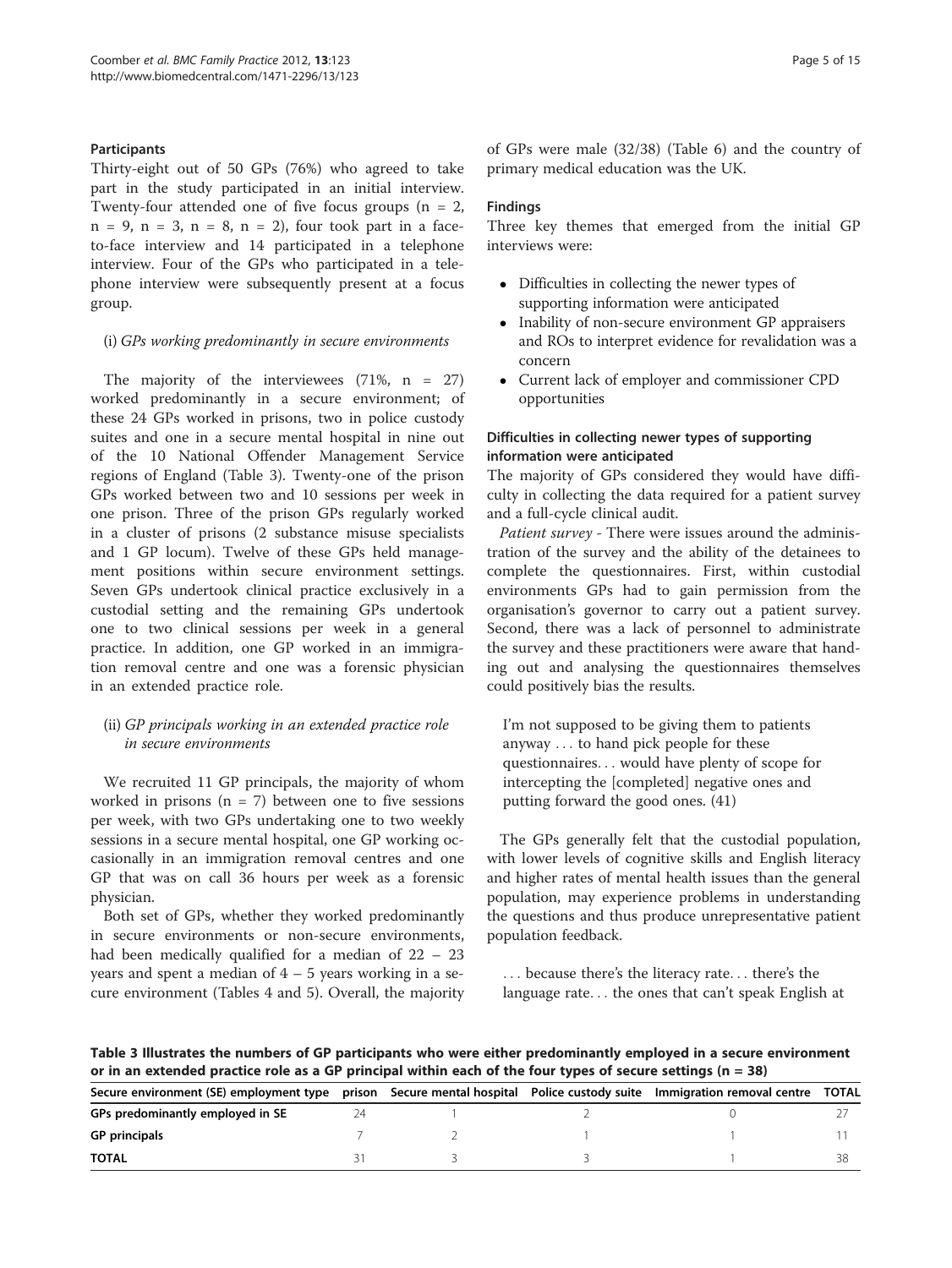| Secure environment (SE) employment type | Less than 10 years | $11 - 20$ years | $21 - 30$ years | Over 30 years | TOTAL |
|-----------------------------------------|--------------------|-----------------|-----------------|---------------|-------|
| GPs predominantly employed in SE        |                    |                 |                 |               |       |
| <b>GP</b> principals                    |                    |                 |                 |               |       |
| <b>TOTAL</b>                            |                    |                 |                 |               |       |

<span id="page-5-0"></span>Table 4 Length of years since first GMC qualification by GP participant employment type  $(n = 32)$ 

all... so I'm worried that I'm losing all that group of patients... (10)

Some [secure mental hospital patients] might be having a bad day (35).

Also a small proportion of clients in police custody suites can be under the influence of substance intoxication or have sustained mental or physical injuries and may not be able to complete a questionnaire then or later if they cannot recall the medical consultation.

Most able to do it and others could be sent a sheet later but not remember being in custody. (48)

Full-cycle clinical audit - In the prisons and immigration removal centres, electronic medical record systems from which to draw off the audit data were evolving and there was a high turnover of detainee population. The GPs reported that the prison electronic medical record systems did not possess an accurate picture of patient population as NHS and custodial electronic medical record systems were not linked and new detainee notes were absent until the GP had obtained the detainee's consent to request their NHS medical records from their own GP.

Yes, when they come in... you have to get consent from the patient to contact the GP and then wait awhile.... (13)

And departed detainees may not have been removed from the system.

... if we tried to search on people in the prison who had asthma, last time we did it we got 4,600 patients. We only have 1500 in the prison at any one time... (34).

The participants highlighted the rapid turnover in some of these prisons, especially the remand and local prisons that militated against producing full-cycle audits.

If you're trying to audit, for example, people who've had a heart attack and were on aspirin...most of them have left... I was on last night and we had 42 new patients come in... that means 42 have gone out that morning, you can't audit, cos the turnover is so vast. (34)

Even if the patient's notes were on an electronic system the records may be incomplete as GPs working in secure environments still handwrite patients' prescriptions and notes and Code Reading (ie. a coded thesaurus of clinical terms by which clinicians record patient findings and procedures in health and social care IT systems) can be poor in these establishments.

...people are not read coding things, it's hard to get information and I've got about 1000 patients... and at the moment we don't do any prescribing [electronically], so none of the medication, you can't search by medication. (13)

Forensic physicians, who typically attended their patients on a one-off basis and then passed their handwritten patients' notes over to their employing organisation, argued it would be challenging to produce a fullcycle clinical audit.

Not sure how I would do this as a forensic physician in custody. Don't keep the records. (2)

In addition, the participants questioned if they would be able to carry out the clinical audit within their working sessions.

| Secure environment (SE) employment type | year or less | $2 - 5$ vears | $6 - 9$ vears | Over 10 years | <b>TOTAL</b> |
|-----------------------------------------|--------------|---------------|---------------|---------------|--------------|
| GPs predominantly employed in SE        |              |               |               |               |              |
| <b>GP</b> principals                    |              |               |               |               |              |
| ΤΟΤΑL                                   |              |               |               |               |              |

Table 5 Number of years GPs worked in secure environment by employment type  $(n = 24)$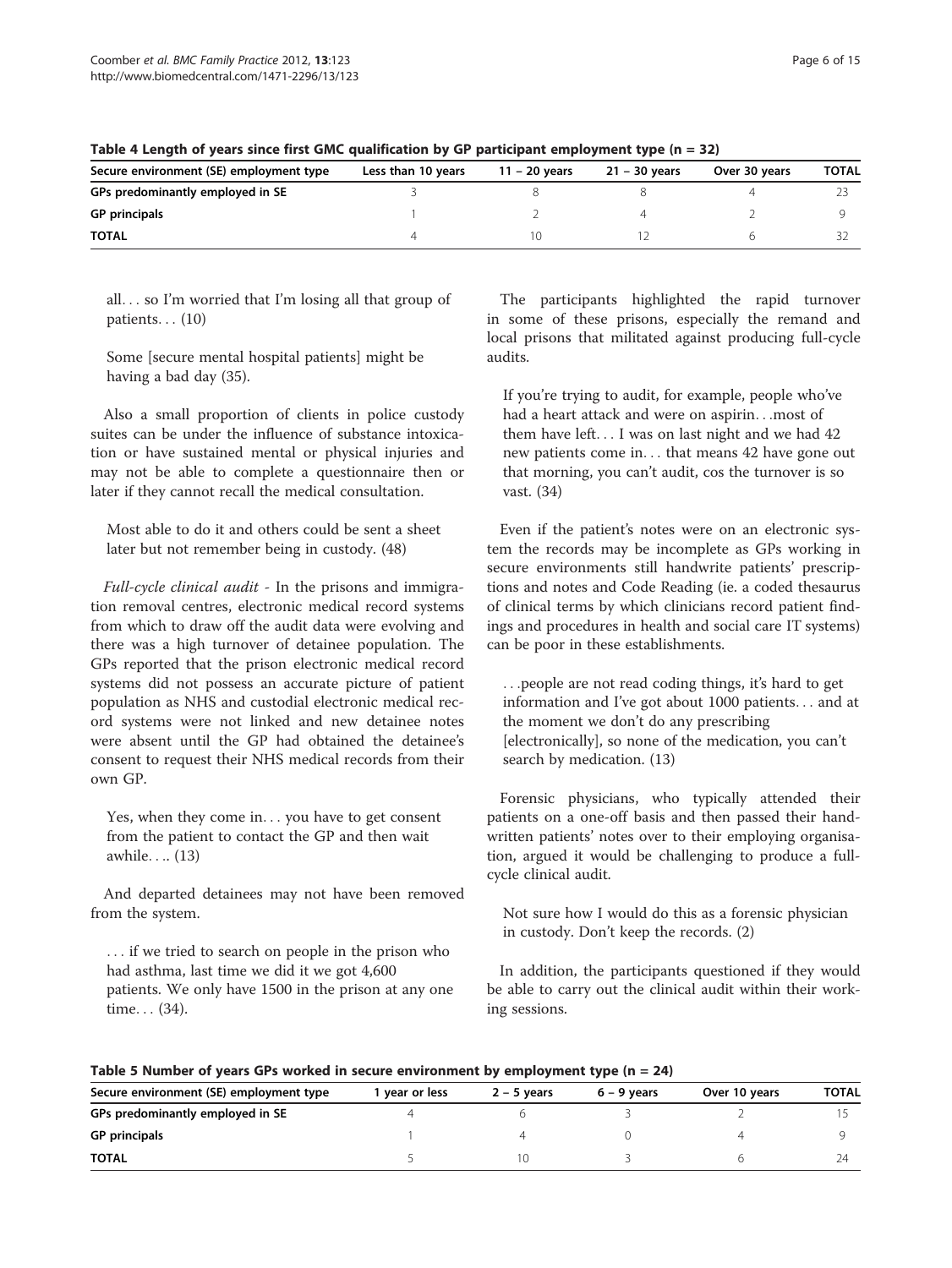<span id="page-6-0"></span>Table 6 Gender of GP participants ( $n = 38$ )

| Secure environment (SE) employment type Female Male TOTAL |   |         |                 |
|-----------------------------------------------------------|---|---------|-----------------|
| GPs predominantly employed in SE                          |   | 19.     | $\overline{27}$ |
| <b>GP</b> principals                                      |   | 0 11 11 |                 |
| <b>TOTAL</b>                                              | 8 | - 30    | 38              |

Well, I'm contracted to do two sessions a week, those two sessions are full... then you come out of your [morning] clinic and you have to go to your 12.00 pm meeting... (24)

Colleague feedback - Forensic physicians felt it would be challenging to carry out a colleague survey as they are isolated practitioners working intermittently alongside a changing population of police personnel.

You are lone workers... police personnel different each time. (2)

Significant event audit - A concern expressed by one GP was the misinterpretation of a significant event audit, an event which the doctor can learn from, as a serious incident which is then taken up formally by the custodial organisation.

#### Inability of non-secure environment GP appraisers and ROs to interpret evidence for revalidation was a concern

Due to a paucity of GP appraisers with experience of working in a secure environment, some GPs working in these settings currently participated in peer reviews with GP appraisers who lacked specific knowledge of their specialist practice. These GPs were concerned, therefore, that having collected their supporting information, the GP appraisers without forensic experience may not be able to interpret their specialist practice evidence for revalidation.

When you are doing forensic work, you have to be appraised by somebody in that professional sphere who understands what your role is and be able to appraise you appropriately, so I don't understand how they are going to use general GPs to appraise prison GPs [for revalidation]. (27)

They particularly feared that non-secure environment GP appraisers would negatively interpret their patient survey feedback. They argued that patient feedback in custodial settings may be poorer than that of their community peers as detainees did not experience patient continuity and choice of GP as a number of GPs typically visited one prison in a duty rota system. Also, the GP's role within a custodial environment was not neutral.

No matter how much you explain that you work for the NHS, which we do, you are automatically regarded as part of the system that incarcerated them, and so there is always this bad taste and bad intentions and bad feelings before we've even met. (37)

Forensic physicians were aware that their medical diagnosis could affect a person's liberty and conversely, diagnosis of a medical condition by an immigration removal centre GP would invalidate a person's extradition order.

In addition, GPs' reluctance to meet patients' treatment needs as opposed to their wants being met may affect patient feedback, particularly in relation to requests for analgesics.

If you certainly give them a survey like this and ask 'how was the doctor, polite or and so on?' they would say 'No, he was absolutely awful because I wanted my Tramadol and he didn't give it to me'. (6)

## Current lack of employer and commissioner support for CPD opportunities

There appeared to be a limited choice of training opportunities for the GPs to maintain their knowledge and skills in their secure environment and generalist practice. A few prison GPs commented that they would appreciate access to ethical and security based learning as well as general medicine CPD. However, funding did not appear to be available to some of these GPs for CPD and protected study time was a low priority. For general medicine training opportunities, a significant number of GPs who worked predominantly in secure environments were not invited to local GP principal meetings.

I've received nothing at all from the PCT to invite me to any meetings. I am not on any communication feed... It is very isolated. (29)

For those who did receive invitations, the combination of travel time and time spent clearing security could be longer than the length of the meeting. They felt that they would be better able to attend one day events.

...for a lunch time meeting, which when you're in a prison is useless, because by the time you get yourself out and to where it is and back its taken three hours for a one hour meeting. So you don't go because you just can't nip anywhere... so I tend to go to ones where it's a day, where I just take off and go to a day. They're are much easier for me to go to, because I can block and get a replacement and go. (27)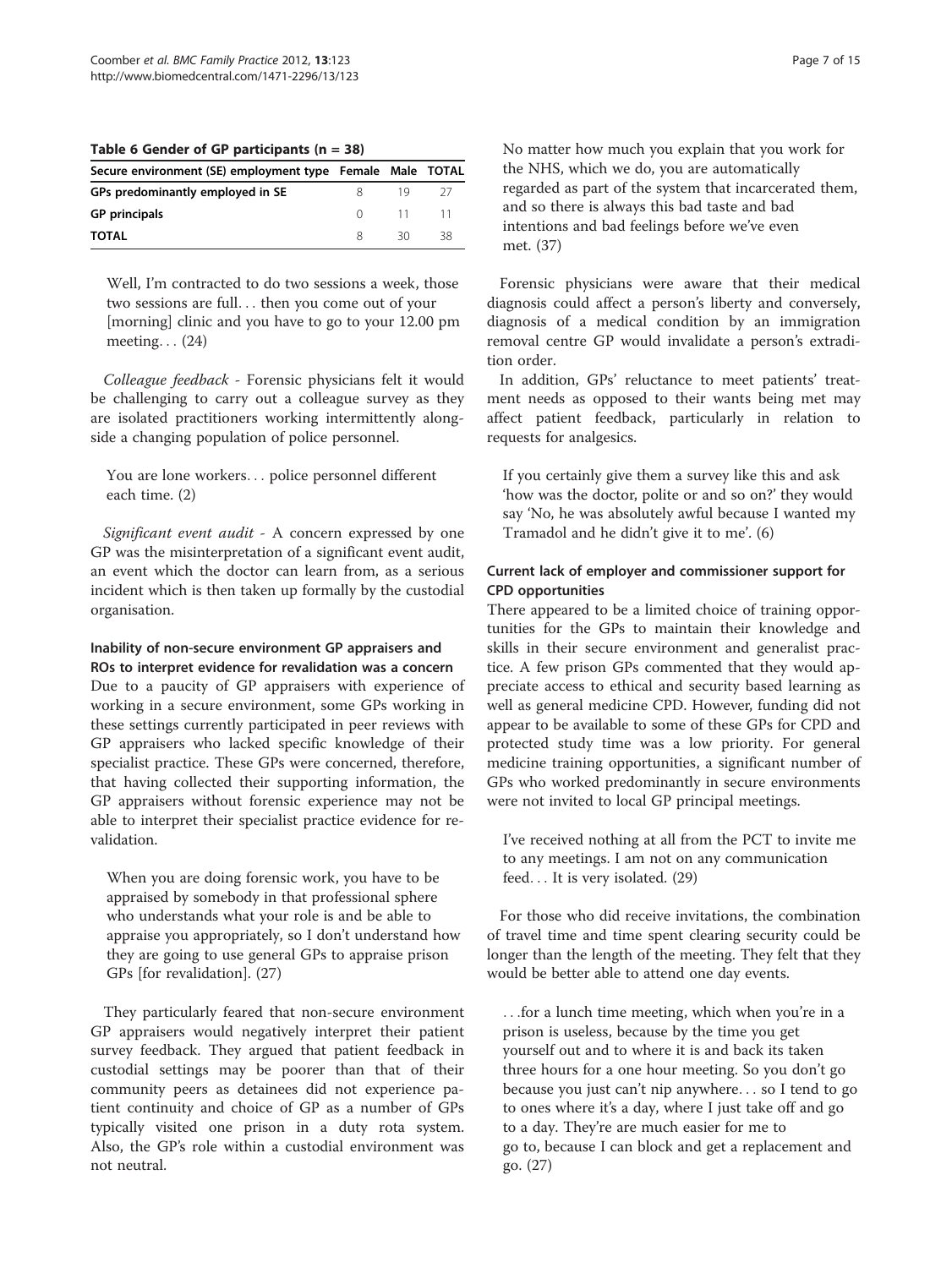Furthermore, some GPs employed full-time in a secure environment were denied the opportunity of keeping their general medical core skills up-to-date by employers who did not embed a weekly community GP session in their employment contract. As the RCGP stipulates that secure environment GPs must undertake a generalist medical weekly session in order to re-license, this employment contract omission can prevent GPs practising in secure environments.

As a full time doctor who works within prisons I still do not have this [community general practice session] as part of my contract and currently this fundamental part of my skill set is being neglected. This will obviously ultimately cause problems (arguably unfairly) with my revalidation. I am aware of one doctor who works within prisons who has already been informed that he should expect a referral to the RO if he does not get some GP experience. (12)

## Items of information submitted by the GPS **Participants**

Twenty GPs (40%) submitted items of supporting information to the research team.

#### (i) GPs working predominantly in secure environments

Fifteen of the GPs (75%) worked predominantly in secure settings; 13 in prisons, one GP in a secure mental hospital and another as a forensic physician. Ten of the prison GPs worked between two and 10 sessions in one prison. Three of the prison GPs regularly worked in a cluster of prisons (2 substance misuse specialists and 1 GP locum). Eight of these GPs held management positions within secure environment settings. Four GPs undertook clinical practice exclusively in a custodial setting. One of the prison GPs was a part time forensic physician on-call 30 hours per week.

## (ii) GP principals working in an extended practice role in secure environments

Of the five GP principals who submitted supporting information, three worked two to five sessions per week in one prison, one worked two sessions in a secure mental hospital and the remaining GP was a forensic physician on call 36 hours per week.

Both set of GPs, whether they worked predominantly in secure environments or non-secure environments, were predominantly male  $(65\% , n = 13/20)$  and had received their primary medical qualification in the UK (80%,  $n = 16/20$ ). The median length of years since first GMC qualification was 20 (range  $6 - 37$  years) with a median of 3 years experience of working in secure settings (ranging from under 1 year – 27 years). Nearly half of GPs had two or more extended practice roles  $(45\%, n = 9)$ .

#### Items of supporting information submitted

The GPs submitted between one and 11 items of supporting information to the research team. Overall, onethird  $(35\%, n = 7)$  of the GPs produced evidence of colleague feedback and one-quarter  $(n = 6)$  produced a patient survey and a clinical audit (Figure 1).

## (i) Prison GPs

The 10 GPs working predominantly in prisons collated supporting information for all 11 areas between them (the clinical audits were not full-cycle), managers and

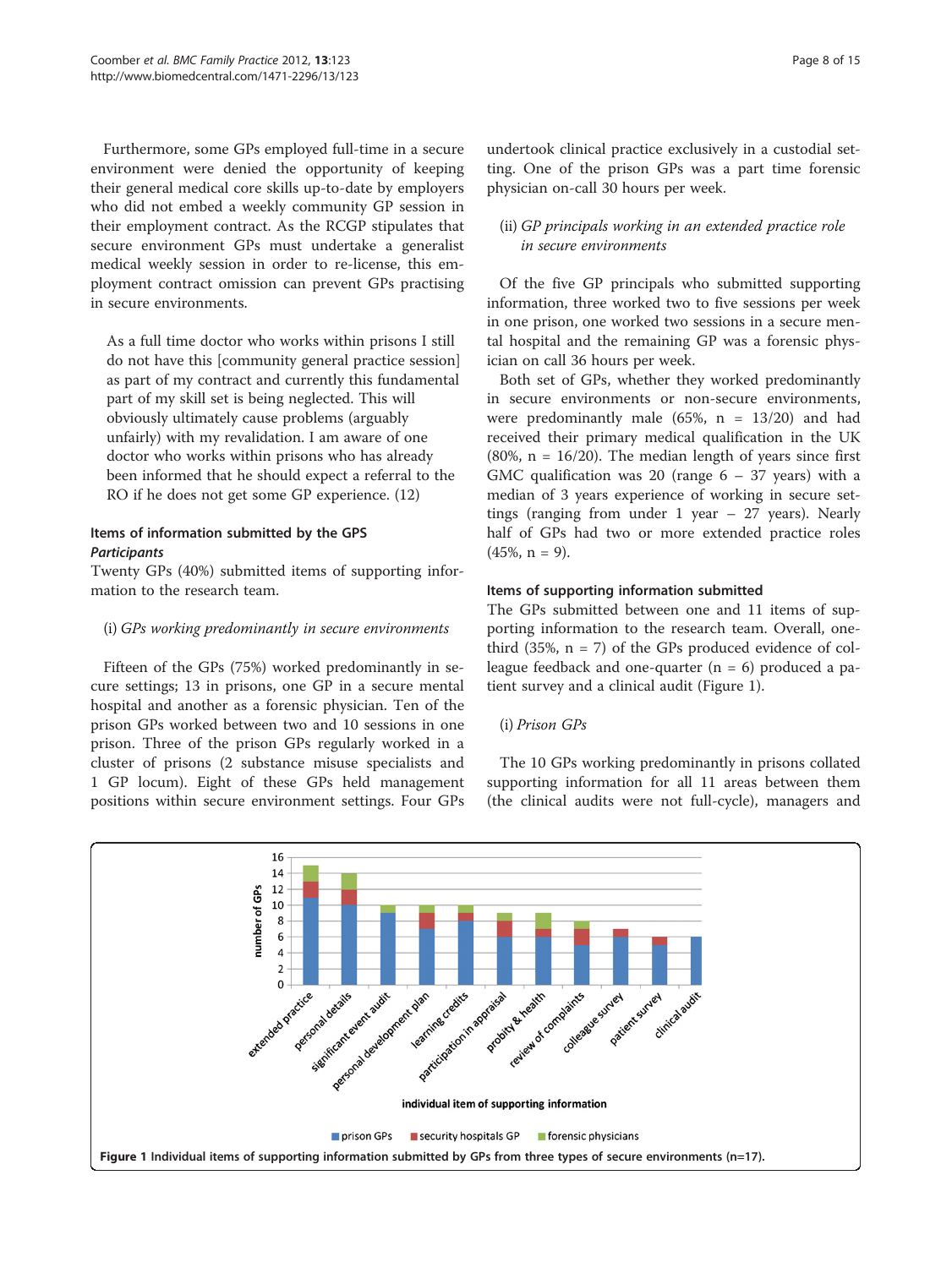non-managers alike, and from those working as little as two weekly sessions in the custodial institution. Although nine participants submitted evidence of extended practice, only one participant presented a sign-off for competency in a substance misuse role with annual mental health peer review forms.

The three GP principals submitted evidence of extended practice, a colleague survey, a significant event audit and a clinical audit (not full-cycle). However, these practitioners did not submit a sign-off of their competency in their extended practice role.

#### (ii) Secure mental hospitals

The two secure mental hospital GPs submitted nine types of supporting information (not SEAs and clinical audits). The GPs working in a secure mental hospital submitted seven items of supporting information each regardless of whether they were predominantly employed in this secure setting or as a GP principal with extended practice role. The GP principal did not submit a sign-off of competency in their extended practice roles.

#### (iii) Forensic physicians

The two forensic physicians submitted eight items of supporting information (not clinical audits, patient and colleague feedback). The GPs working in this secure setting submitted five to six items of supporting information each regardless of whether they were predominantly employed in this secure setting or a GP principal. These practitioners did not submit a signoff of their competency in their extended practice roles.

Ease with which GPs had collected items of supporting information over the past 12 months

Seventeen of the GPs (85%) who submitted items of supporting information completed a GP issues log: 14 prison GPs, two secure mental hospital GPs and one forensic physician. The majority of prison GPs selfreported it was very easy or fairly easy to collect evidence for 7 out of the 10 types of supporting information and not very easy or not at all easy to collect evidence for SEAs, review of complaints and patient questionnaires (Figure 2). The two GPs working in secure mental hospitals reported it was very easy or fairly easy to collect evidence for 7 out of the 10 types of supporting information and not very easy or not at all easy to collect evidence for patient questionnaires, SEAs and clinical audit (Figure [3](#page-9-0)). Feedback provided by one forensic physician reported it was very easy to collect a statement of probity and health, learning credits, PDP and personal details.

#### GP feedback on experience of submitting items of information

Nine GPs who had submitted a portfolio participated in a face-to-face interview  $(n = 4)$  or a telephone interview  $(n = 5)$ . The remaining GPs forwarded their comments on a GP issues logs  $(n = 17)$  and/or via email to the study research team. Reasons given by the GPs for not submitting items of supporting information included the brevity of the data collection period, significant life events and the commercial and personal sensitivity of their supporting information.

Three key themes that emerged from the follow-up GP interviews and written feedback were:

- Barriers to collecting the newer types of GP supporting information
- Difficulty in producing a statement of competence for extended practice roles
- $\overline{9}$ 8  $\overline{7}$ number of GPs 6 5  $\overline{4}$  $\overline{\mathbf{3}}$  $\overline{2}$  $\mathbf{1}$  $\mathbf 0$ climical audit Complaint Profess Colleague learning Prox PDP ext pract SEP **Patient** individual item of supporting information  $\blacksquare$  very easy **■ fairly easy** not very easy  $\blacksquare$  not at all easy Figure 2 Ease with which GPs working in prisons collected items of supporting information over the past 12 months ( $n = 14$ ).
- A time consuming process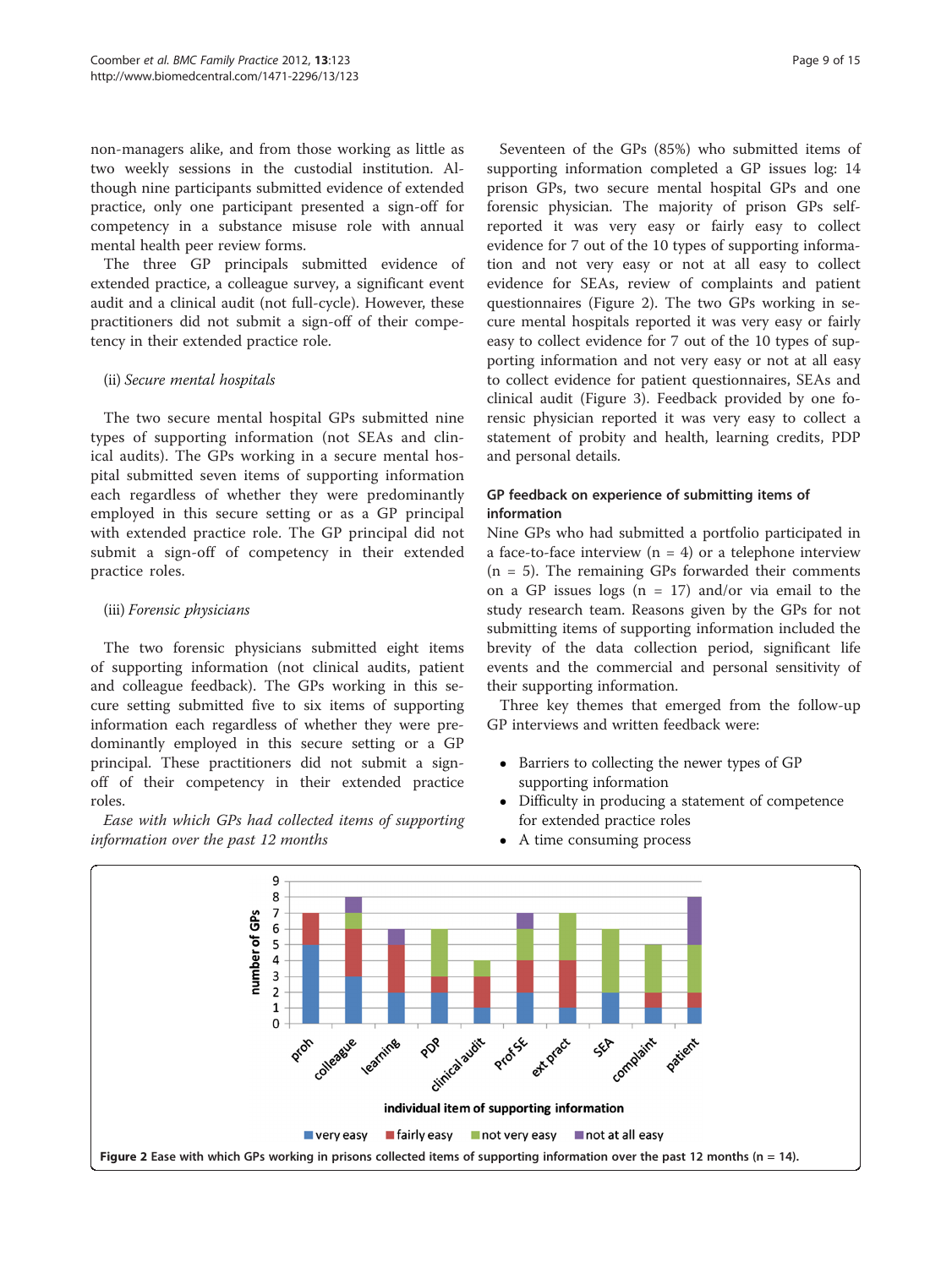<span id="page-9-0"></span>

## Barriers to collecting the newer types of GP supporting information

Patient survey - Five prison GPs successfully carried out a patient survey for our study. As the GPs had predicted, there was a lack of organisational support concerning the administration and analysis of the patient survey, except for one receptionist who handed out questionnaires to patients in one clinic. Interestingly, there was a positive bias in the GPs' survey results.

If I gave it [the questionnaire] out, more of them filled it in but they all said 'Oh yes, [the doctor's] great' and when the receptionist gave it out they were less, happier to say [the doctor] wasn't great. (8)

As expected, they found that a significant percentage of patients were unable to understand the questionnaire and might feel daunted by this task.

Over a third needed help filling in the form because they can't read or understand it... so they can either read a bit, seeing a form like that... it's just scary... I think how you get round it, is that someone actually has to sit there and do it with them. (8)

One participant did not consider it was feasible to carry out patient survey using an English questionnaire. In 40 consecutive consultations, this GP noted:

Fifteen out of 40 prisoners in this foreign national prison would not have the English language skills to complete the survey. These 15 people spoke ten different languages. (5)

In addition, these patient surveys had been all been carried out in routine clinics. The reception clinics (for in-coming institutional or police custody suite detainees) can be extremely hectic so there was no time to hand out questionnaires.

Oh no, I wouldn't do it for that [reception clinic], but this was just in our routine, routine GP clinics. (8)

There was little time after the consultation to administer these questionnaires and it was preferable they were completed under the observation of healthcare staff.

Not helped by prison staff who were keen to get inmates back to the wing and out of Healthcare, so did not allow them time to complete the forms. (24)

If they take the paper back to their cells, are they going to use that bit of paper for other things than writing on? I'd absolutely have to have agreement or not off the prisoner governors for that sort of thing. (7)

Conversely to the GPs' expectations, patient feedback was good except for a few cases where the GPs thought maybe the patients' medical treatment and general wants has not been met.

You see the two negative [feedback], I didn't give them the medication that they wanted... (8)

Sometimes with a lot of ranting, complaints and items not related to my work but to the healthcare system in the prison. (6)

One secure mental hospital doctor had received feedback on their practice derived from one question (s/he was the sole medical practitioner in that institution) of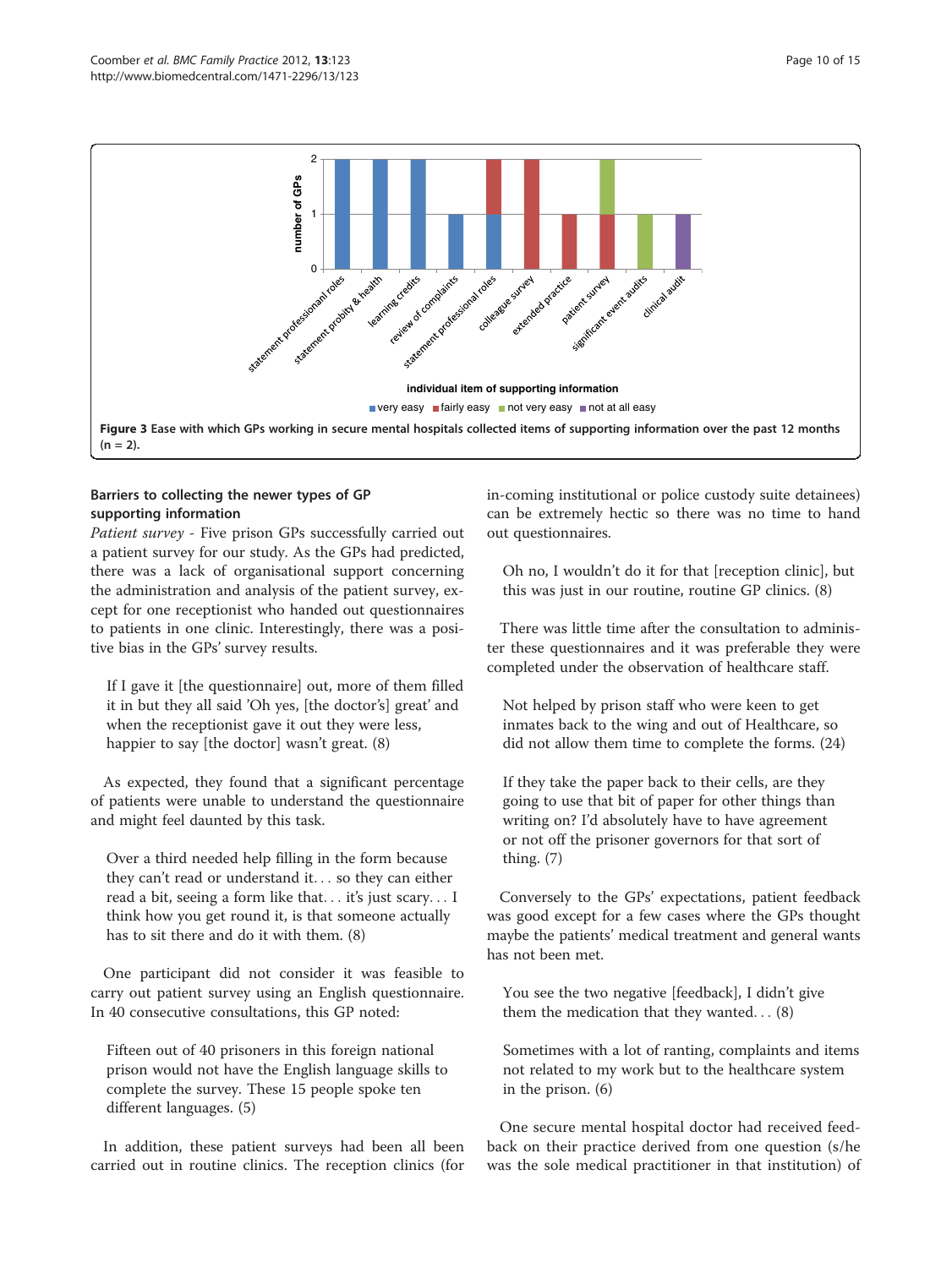a 7-item general healthcare hospital questionnaire, which had been administered by the organisation's personnel.

Clinical audit - The six prison GPs submitted a clinical audit, but they were not full-cycle and they appeared to have access to electronic medical records, possibly because they had focused on a relatively stable prison population. The GPs carried out their own audits with minimal assistance from custodial administrators.

Yes, easy access to records because they're all computerized... I literally went into the records of 120 people...it was time consuming, to do a really valuable audit... (8)

Significant event audits and review of complaints – There were established organisational systems of clinical governance in custodial environments. Some forensic healthcare teams had their established SEA-type meetings and others were moving towards this goal. For complaints, how they were processed varied between organisations.

Complaints are looked at by the organisation, and put together thematically and fed back ... (29)

... a complaint from either a police officer, from a patient or whoever makes the complaint, a solicitor, that something wasn't done properly or the doctor had a poor attitude.... it gets categorized as a complaint....sent to the doctor ..concerned to answer... (34)

Generally speaking, as employed salaried GPs within a custodial institution, the study participants felt they were more of an invited guest within the custodial setting and did not have the same authority to ask fellow health care and custodial colleagues for assistance with collecting newer types of supporting information as they had as a GP principal. A working relationship needed to be established.

I was a [GP principal] partner before I was in prison.... head of the pyramid. Because I was with my partners and we employed everybody else we met, and if I asked someone to do something it was their employer telling them to do it, so they would do it... I am an invited guest in a prison. I'm not in charge of any nurses, they've got their own gaffer who will tell them what to do, I, if I want anything done, have to rely on good favour and charm to get anything done. (27)

### Difficulty in producing a statement of competence for extended practice roles

The GP principals and secure environment GPs were able to demonstrate they were up to date and fit to practise in their various extended practice roles through their PDP and learning credits log entries, but they experienced difficulty in identifying someone to sign off their competence in these roles. Some employment agencies produce negative and/or organisational GP feedback to their out-of-hours (OOH) GPs, but not individual doctor feedback.

I am also a salaried GP in OOH services and as a quality requirement for that service they undertake patient satisfaction surveys and they do it monthly. I have been asking for many years to have this information collated in a doctor specific way so that it would assist appraisal. It still does not happen and this is a separate service. It seems to be a problem of salaried GPs working in orphan services generally. (12)

As GPs are independent practitioners there was not always a clinician to provide a statement of competence. However, some GPs had taken the initiative and either undertaken two annual appraisals – one GP appraisal and one in their speciality field of practice (eg. one substance misuse practitioner participated in a mental health peer review) or undertaken a mini-appraisal with a peer within their forensic speciality.

#### A time consuming process

The GPs felt that collecting the proposed revalidation supporting information was time consuming, beginning with understanding the type of information they were expected to produce and then sourcing and completing the appropriate templates; time they would rather spend with the patient.

I find all this very time consuming, and I think this time should be counted as personal development time because I have to do this, and I am spending time on thinking how to count the credits, how to write reflections, how to record an impact (there are a few types of impact according to guidelines), what is significant event, what is whole audit cycle, how to find proper templates and how to fill in them and all this other things. This is so much paper work and I have to learn how to do this properly. I really would prefer to spend this time on clinical activities and clinical learning. (3)

The GPs said they would appreciate organisational assistance with sourcing an appropriate ePortfolio,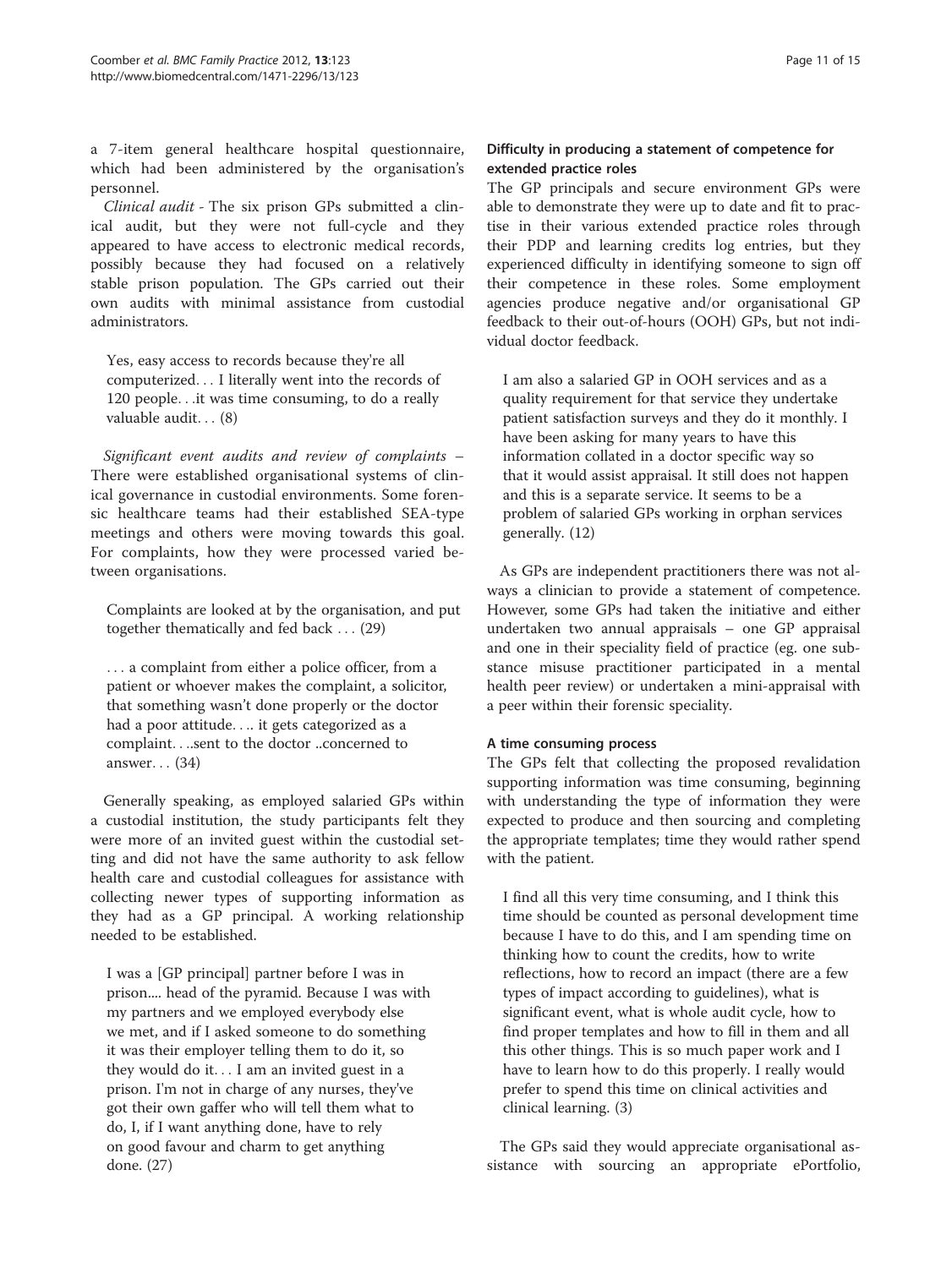colleague and patient questionnaires and guidance with significant event analysis, clinical audits and feedback on complaints for revalidation.

Most of the GPs had collected their supporting information outside their clinical sessions.

I have to do it really in my own time, I have to go in and do it either at a separate time from my clinic or stay after. (7)

#### **Discussion**

GPs working in secure environments reported difficulty in collecting supporting information for valid patient feedback, full-cycle clinical audits and evidence for their extended practice role(s) as sessional practitioners in the high population turnover custodial environment with peripatetic practitioners experiencing more difficulty than their institution based counterparts collating this evidence. GP principals reported difficulty in collating all the proposed supporting information for their extended practice role in secure environments.

Of the 11 items of supporting information that the RCGP proposes that GPs who work predominantly in secure environments collect for revalidation, our study GP participants reported they were most concerned about their ability to collate valid patient feedback and produce full-cycle clinical audits. Their fears concerning their ability to find a third person to administrate the patient questionnaires and that a significant minority of their patients could not understand the questionnaire were realised. As the GPs did not manage their health care team, they did not have the authority to ask a nonmedical colleague to carry out this task [[19\]](#page-14-0). Also, a significant proportion of the detainee population have learning difficulties (20% - 30%) and English may not be their first language (13% of detainees are foreign nationals in English and Welsh prisons [\[13](#page-13-0)]), and so may experience difficulty in understanding the patient questionnaire. A national or regional source of validated accessible patient questionnaires for detainees would be a useful resource for GPs working in secure environments. In addition, the GPs were concerned that incarcerated patients who believed their health and personal needs were not being met and lacked the choice of GP and continuity of care experienced by their community counterparts might give poor feedback. Their fears about poor feedback from detainee wants not being met may have been realised in a few cases, but the vast majority of the GPs' patient feedback was very good.

Poor IT infrastructure in custodial settings and a high detainee population turnover appeared to be barriers to GPs producing full-cycle audits. The IT facilities varied between custodial institutions, with a few having no IT access. This study has highlighted the problems that GPs

who work outside general practice, including those working in OOH, experience accessing patient medical records. The recent establishment of an internal prison electronic patient medical record system may be a precursor to the linking of NHS electronic patient record systems to these non-medical institutions. However, some of the GP participants were already carrying out quality improvement exercises such as small organisational audits and benchmarking practice against national professional guidelines (eg. NICE guidelines). Forensic physicians may have to carry out personal audits as they do not have access to patients' medical records [[26](#page-14-0)].

For significant event audits, the GPs were documenting significant events, but they were in the process of setting up meetings to discuss these events; once these meetings are established at the health care team level and the employers understand their purpose of GP selfdevelopment, collection of this item of supporting evidence may become easier.

The final item of supporting information that the prison GPs reported as not very easy to collect was review of complaints. As detainees are more litigious than their counterparts in the community the complaint policies are well established in secure settings [[19\]](#page-14-0). However the complaints lodged can be non-clinical and non-GP specific, and as many of our GP prison participants were employed in large prisons, the complaints tended to be analysed at an organisational level before being forwarded to the relevant GP. For the GPs, where they were the sole health care practitioner, the GP complaint identification process was more direct.

One of the aims of a custodial institution is to improve health and social outcomes for adults through access to medical services for their detainees who, as a social group, do not traditionally access primary health care services in the community [[27\]](#page-14-0). Therefore, secure environment employers should be supporting the GP revalidation process which is intended to ensure a high standard of medical treatment in their establishments.

The study's forensic physicians, as practitioners working in reception-type clinics and lacking access to organisational patient medical records, either electronic or paper, did not submit patient or colleagues surveys or a clinical audit to the research team. In contrast to the GPs who work in the other two types of custodial workplaces, they were not part of a core on-site health care team with colleagues who could assist them to administrate patient questionnaires and complete colleague questionnaires or discuss SEAs and clinical audit findings. However, these participants were involved in educational groups, where they discussed clinical and professional issues. At the time of our study it was not clear if GPs who predominantly practised as forensic physicians would be revalidated against the GP specialist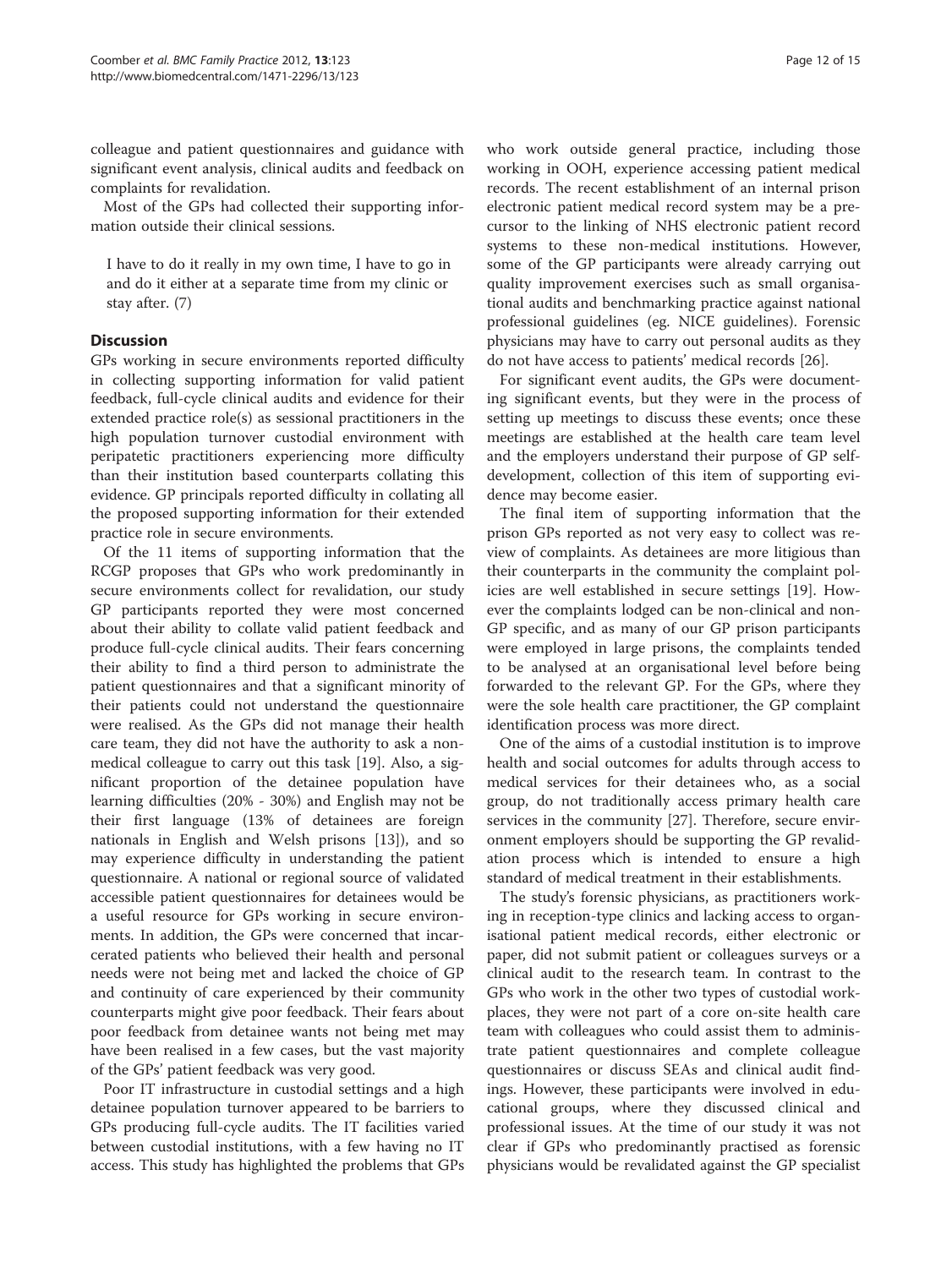framework as GP appraisers can only sign-off competence in general medicine.

Moving on to sign-off of competence in an extended practice role, the GP principals were not easily able to identify an individual who could perform this task. A few GPs said that they use the same medical skills in secure environments as they did in general practice, but others disagreed and argued that they use specialist medical skills in this environment. There are clinical leads in secure environments that could carry out this task but it was not clear what type of evidence the GP should submit to prove competency. Was an appropriate colleague's signature sufficient or, as the GMC now recommends that the doctor demonstrates evidence for their whole practice [\[28\]](#page-14-0), should the GP produce several items of supporting information for their extended work role? Our study has suggested that GP principals may be able to collect several items of supporting information in an extended practice role in secure environments.

Continuing with the theme of extended practice role for GPs working predominately in secure environments, these doctors could have two or three extended practice roles. One of the issues raised by these portfolio practitioners is that a proportion of GPs worked almost equal amounts of time in their multiple work roles; in this scenario, as the RCGP proposes that the majority of supporting information the GPs collects will be in their 'main role', a fair chunk of their practice in extended practice roles will not be evaluated. However, multiplying the amount of proposed data to be collected would be extremely time consuming and onerous for these GPs.

As with the sessional community based GPs in previous revalidation RCGP studies, there was a suggestion that the communication link between sub-contracted GPs and the PCT was poorer than those experienced by GP principals who were directly commissioned to provide primary health care services, which was not off-set by the doctor's employer. The lack of authority of these GPs in their work environment, whether in a medical or non-medical setting, does affect the feasibility of these GPs to produce the proposed revalidation supporting information. The RCGP recognises that secure environment GPs have non-standard careers and that they should be supported by their employers to gather their supporting information. They indicate that alternative methodology for accumulating supporting informational may be used if appropriate and acceptable to the doctor's GP appraiser and RO [\[26](#page-14-0)]. As one of the aims of a custodial institution is to improve health and social outcomes for adults through access to medical services for their detainees who, as a social group, do not traditionally access primary health care services in the community [[27](#page-14-0)], secure environment employers should be

supporting the GP revalidation process which is intended to ensure a high standard of medical treatment in their establishments.

Although the aim of the study was to explore the feasibility of GPs working in secure environments to collect the proposed RCGP revalidation supporting information, the study highlighted the GPs' discontent with current CPD arrangements in secure environments. The rhetoric of recent UK health care reports argued for health care professionals to be competent and up-to-date to deliver effective health care to its patients [\[14](#page-13-0)-[16](#page-14-0),[29](#page-14-0)], but CPD continues to be patchy in secure environment settings. The paucity of local GP appraisers with secure environment experience may be due to the relatively small size of the UK custodial population, but PCTs could encourage more GPs working in secure environments to become GP appraisers. These dual practice GP appraisers could sign-off competency in the secure environment and general medicine. Inclusion of secure environment GPs in the planning and development of GP postgraduate education and delivery at a sub-regional level may result in increased access to these practitioners to local CPD events which would simultaneously reduce the professional isolation still keenly felt by these GPs. In addition, many of the study GPs reported that they had to prompt their employers to offer a weekly session in general practice to ensure they maintained their generalist skills. GPs who worked full-time and were not offered a general practice session in their employment contract often worked sessions on top of their day job to maintain their generalist skills. The commissioners should insert clauses in health care service providers' contracts that stipulate evidence of CPD activities that promote both secure environment specific and general medicine competences and guarantee access to a weekly clinical general practice session to ensure these GPs are able to re-license.

The main strength of the study was the geographical and proportional representation of study GP participants from the four types of custodial settings in England in the initial GP interviews. The study also provided an upto-date snapshot of GP occupational patterns and CPD opportunities in English secure environments. One limitation of the study was the short length of the data collection period in which to ask GPs to submit supporting information; unfortunately the recruitment phase of the study lasted longer than we anticipated. The novelty element of collecting supporting information that involved colleagues and the detainees and the unfamiliarity of performing these tasks using invalidated evidence collection tools and developing guidelines coupled with an absence of a system to support the collection of data may have discouraged some of the study GPs producing this supporting information for the study. Other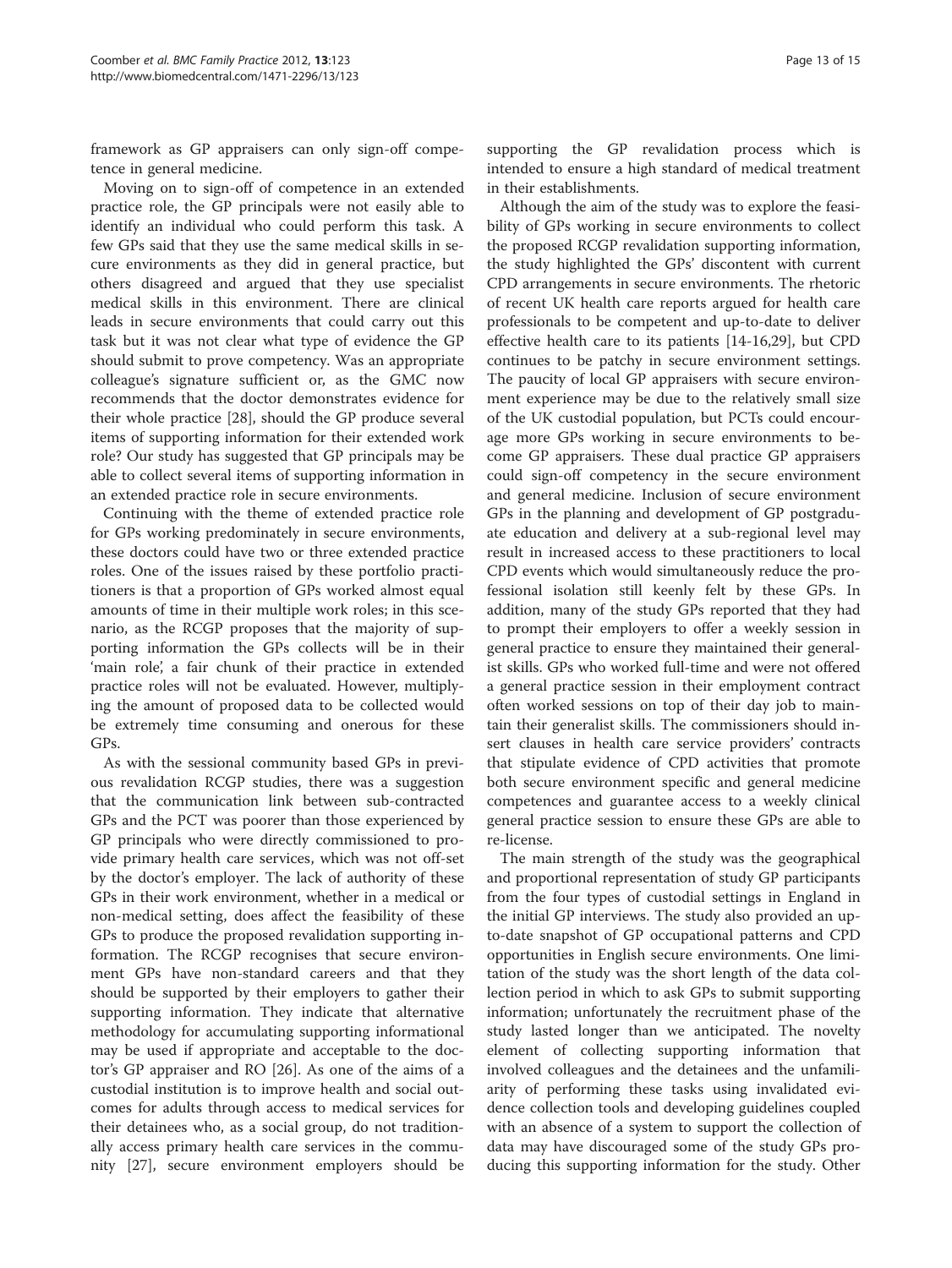<span id="page-13-0"></span>limitations were the small size of the sub-groups that submitted items of supporting information and lack of evidence submitted by GPs working in immigration removal centres. Finally, as with all self-selected study participants, these GPs were very motivated individuals and may not be representative of their peers.

#### Conclusions

GPs working predominantly in secure environments were able to collect general information for their main work role but experienced difficulty with collecting valid patient feedback and full-cycle clinical audits, which they argued was primarily due to their lack of management status within the health care team, primacy of security over detainee health care needs in a custodial environment and a high turnover detainee population. GPs who worked as core members of a health care team in prisons and secure mental hospitals with relatively stable populations reported it was easier to collect their supporting information than forensic physicians who were sole clinical practitioners working with temporarily detained persons in police custody suites.

GP principals experienced difficulty with submission of sign off for their competency in an extended practice role. There was uncertainty around who could carry out this task and the amount of evidence that the GP should provide as proof of competency in this role for revalidation. For the GPs working predominantly in secure environments, they tended to have more than one work role in secure environments as detainee populations were smaller than community registered population, and therefore did not fit with the RCGP revalidation proposed model of the main role and extended practice divide of supporting information.

In addition, the study highlighted that recommendations from national prison reports written ten to thirteen years ago aimed at improving the standard of detainee health care in secure environments have only been partially implemented. GPs now deliver medical treatment in these institutions but their specialist and general medical CPD have a low priority and some GPs do not have access to a weekly community general medicine sessions. Under the current RCGP revalidation proposals, GPs in custodial settings will experience difficulty re-licensing unless their employers and employees in secure environments support them in this professional development exercise though facilitating the patient feedback survey process, continuing to improve the electronic patient medical records system, provide access to secure environment specific and general medicine CPD, give a higher priority to protected study time and allocate time for a weekly community general practice session within the GP's contract. The PCTs or their successor, the National Commissioning Board from April 2013, could

insert clauses into the service providers' commissioning contracts to ensure the health service providers promote an environment as outlined above to support the revalidation process for GPs.

#### Competing interests

The authors declare that they have no competing interest.

#### Authors' contributions

JC, RC, JET and EE participated in the design of the study. JC was responsible for the data collection and JC and JET analysed the data. JC wrote the first draft of the article and incorporated the comments from RC, JET and EE who reviewed the draft article twice. All the authors have read and approved the final manuscript. RC was the project Principal Investigator and JC the project Research Assistant.

#### Acknowledgements

We would like to offer our thanks to the GPs who kindly gave up their time to participate in the study and Martin Wilkinson for his comments on the draft version of the article. The Royal College of General Practitioners, London, for funding the project.

#### Author details

<sup>1</sup> Primary Care Clinical Sciences, University of Birmingham, Edgbaston, Birmingham B15 2TT, UK. <sup>2</sup> Division of Primary Care, School of Community Health Sciences, The Medical School University of Nottingham, Nottingham NG7 2RD, UK. <sup>3</sup>Director of the Centre for Medical Education Research and Scholarship, The University of Queensland School of Medicine, 288 Herston Rd, Herston 4006, Qld, Australia. <sup>4</sup>Primary Care Clinical Sciences School of Health and Population Sciences, College of Medical and Dental Sciences University of Birmingham, Edgbaston, Birmingham B15 2TT, UK.

#### Received: 21 August 2012 Accepted: 13 December 2012 Published: 20 December 2012

#### References

- 1. Irvine D: A short history of the General Medical Council. Med Educ 2006, 40:202–211.
- 2. The Shipman Inquiry: Safeguarding Patients: Lessons from the Past, Proposals for the Future. London: The Stationery Office: 2004.
- 3. The Chief Medical Officer for Health: Good Doctors, Safer Patients. London: Department of Health; 2006.
- 4. GMC: General Medical Practice framework for appraisal and revalidation. [http://www.gmcuk.org/Framework\\_4\\_3.pdf\\_25396256.pdf](http://www.gmcuk.org/Framework_4_3.pdf_25396256.pdf).
- 5. The Information Centre for Health and Social Care: General and Personal Medical Services in England 2001 – 2011. [http://www.ic.nhs.uk/webfiles/](http://www.ic.nhs.uk/webfiles/publications/010_Workforce/NHS%20STAFF%20ANNUAL%202001-11/NHS_Staff_General_Practice_2001_2011_Bulletin.pdf) [publications/010\\_Workforce/NHS%20STAFF%20ANNUAL%202001-11/](http://www.ic.nhs.uk/webfiles/publications/010_Workforce/NHS%20STAFF%20ANNUAL%202001-11/NHS_Staff_General_Practice_2001_2011_Bulletin.pdf) [NHS\\_Staff\\_General\\_Practice\\_2001\\_2011\\_Bulletin.pdf.](http://www.ic.nhs.uk/webfiles/publications/010_Workforce/NHS%20STAFF%20ANNUAL%202001-11/NHS_Staff_General_Practice_2001_2011_Bulletin.pdf)
- 6. General Medical Council: Good Medical Practice. [http://www.gmc-uk.org/](http://www.gmc-uk.org/guidance/good_medical_practice.asp) [guidance/good\\_medical\\_practice.asp.](http://www.gmc-uk.org/guidance/good_medical_practice.asp)
- 7. RCGP: RCGP Guide to Revalidation of General Practitioners. Version: 5.0. London: RCGP; 2010.
- 8. Home Office UK Border Agency. [http://www.ukba.homeoffice.gov.uk/aboutus/](http://www.ukba.homeoffice.gov.uk/aboutus/organisation/immigrationremovalcentres) [organisation/immigrationremovalcentres.](http://www.ukba.homeoffice.gov.uk/aboutus/organisation/immigrationremovalcentres)
- 9. Ministry of Justice: Offender management statistics quarterly bulletin January to March 2011. England and Wales: [http://www.justice.gov.uk/downloads/](http://www.justice.gov.uk/downloads/publications/statistics-and-data/mojstats/omsq-q1-2011-bulletin.pdf) [publications/statistics-and-data/mojstats/omsq-q1-2011-bulletin.pdf](http://www.justice.gov.uk/downloads/publications/statistics-and-data/mojstats/omsq-q1-2011-bulletin.pdf).
- 10. Ministry of Justice: Statistics of mentally disordered offenders England and Wales. London: 2008.
- 11. McCartney M: Out of sight? BMJ 2010, 341:326–327.
- 12. Payne-James JJ, Anderson WR, Green PG, Johnston A: Provision of forensic medical services to police custody suites in England and Wales: current practice. J Forensic Legal Med 2009, 16:189–195.
- 13. Prison Reform Trust: Bromley Briefings Prison Factfile. London:; 2010.
- 14. Payne-James JJ, Green PG, McLachlan GMC, Moore TCB: Healthcare issues of detainees in police custody in London, UK. J Forensic Legal Med 2010, 17:11–17.
- 15. Her Majesty's Chief Inspector of Prisons: Patient or Prisoner. London: The Home Office; 1996.